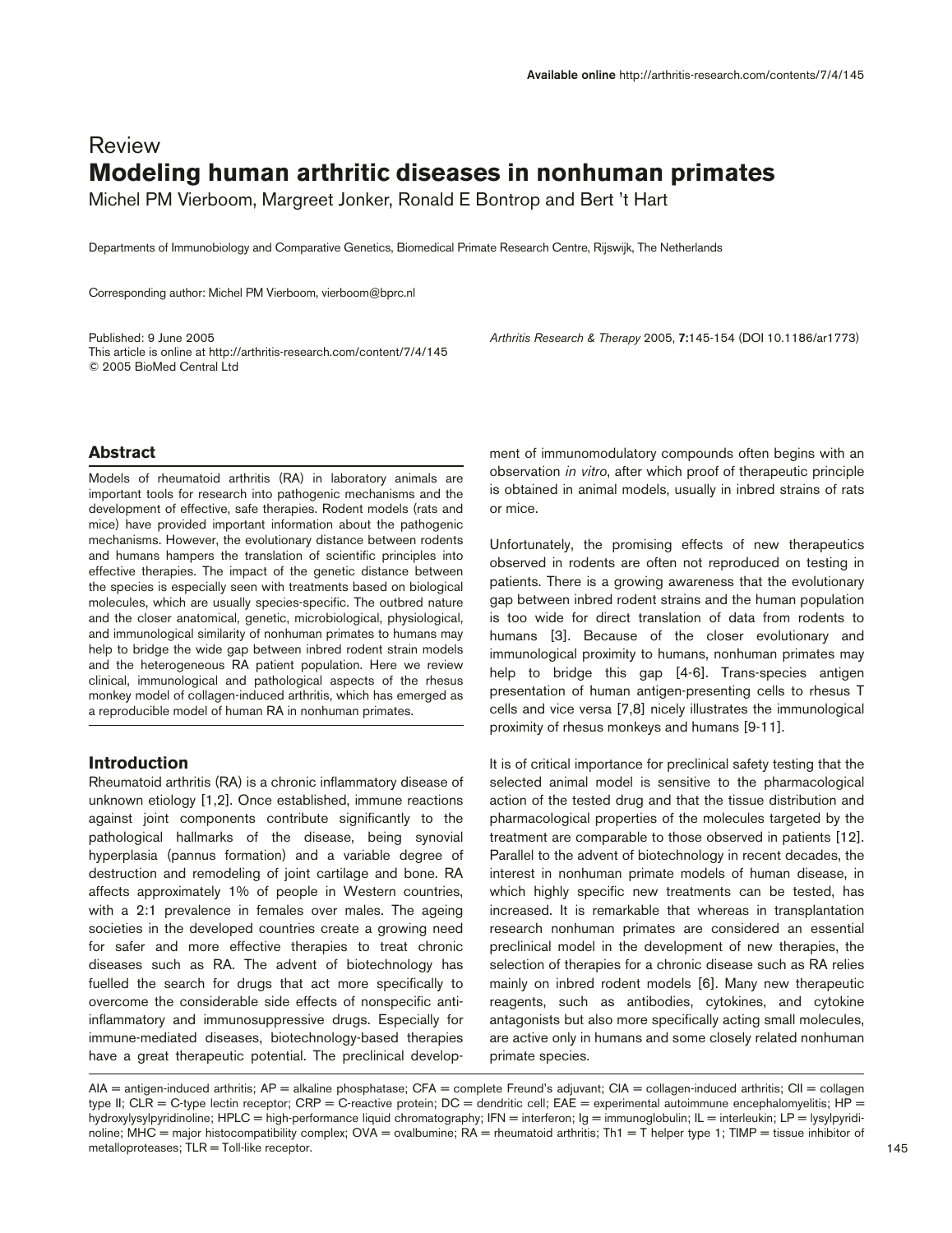Nonhuman primates spontaneously develop several of the arthritic diseases that affect the human population [9,13]. However, spontaneous manifestations of arthritis in a large outbred population of rhesus monkeys (>1,000 individuals) kept at the Biomedical Primate Research Centre in Rijswijk (the Netherlands) are rare. The low incidence and unpredictable nature of spontaneous arthritis prompted us to develop a model that can be induced at will and that is suitable for testing new therapies for safety and efficacy.

# **Arthritis models in nonhuman primates**

Initial attempts were aimed at the reproduction of wellestablished arthritis models in rats and mice, to test whether these were experimentally feasible and would be compatible with ethical and practical standards. Widely used models, such as streptococcal-cell-wall-induced or mycobacteriuminduced reactive arthritis in Lewis rats, could not be reproduced in rhesus monkeys [14].

A frequently used model of joint inflammation in rodents is antigen-induced arthritis (AIA). In a preliminary experiment, intra-articular injection of methylated ovalbumin (OVA) into OVA-sensitized rhesus monkeys induced macroscopic arthritis in one of two monkeys (MPM Vierboom, personal observation). The AIA model may provide a useful model, causing less discomfort to the animals than systemic polyarthritis, for the assessment of the immunogenic properties of new products to assist in the repair of the joint under local inflammatory conditions or therapeutics that are administered locally to suppress inflammation.

The clinical expression of arthritis induced by collagen type II (CII) in rodent strains is strongly influenced by their genetic background [15-17]. Immunization with heterologous CII induces reproducible autoimmune-mediated arthritis in a variety of genetically susceptible strains of mice and rats and in macaques [18,19]. Interestingly, immunization with bovine CII induced spondylitis without joint involvement in Buffalo rats (RT1<sup>b</sup>), while Wistar rats (RT1<sup>u</sup>) developed chronic joint inflammation without marked involvement of the spinal column. The  $F_1$  offspring of both strains developed inflammation at both locations (B 't Hart, personal observation).

While inbred rodent strains are genetically uniform and essentially represent a single individual in an outbred population, an outbred colony of rhesus macaques more closely resembles the human population in its heterogeneity. Predictably, the incidence and clinical presentation of collagen-induced arthritis (CIA) in a random sample (more than 50) of the large, outbred rhesus monkey colony at our institute (more than 1,200 animals) appeared heterogeneous, as is observed for human RA. In about half of randomly selected animals from the outbred colony of genetically typed rhesus monkeys at our institute, CIA could be induced. On the basis of these data, the CIA model in rhesus monkeys was further developed as a preclinical model of human RA.

# **The rhesus monkey model of collagen-induced arthritis**

CIA is induced in rhesus monkeys by immunization with 3 to 5 mg bovine collagen type II (b-CII) dissolved in 0.5 ml 0.1 M acetic acid and emulsified in an equal volume of complete Freund's adjuvant (CFA). This emulsion is injected into the dorsal skin, distributed over 10 spots to reduce the formation of ulcerative skin lesions.

The time of onset and severity of clinical signs varies, most likely reflecting the outbred nature of the colony. Whereas RA susceptibility, more precisely the disease severity, in the human population maps to the major histocompatibility complex (MHC) class II alleles HLA-DR1 to HLA-DR4, no apparent association with the MHC class II region has been observed in rhesus monkeys thus far. This was rather unexpected, because 'shared epitopes' that confer a high risk to RA (QKRAA and QRRAA) are present at the correct location in several *Mamu-DRB1* alleles (see the IPD-MHC sequence database [20]). In contrast, a strong influence of the MHC class I region on the susceptibility to CIA was found. Young animals (of Indian origin) from our colony that were positive for the Mamu-A26 serotype appeared completely resistant to the disease even after several booster immunizations. This resistance may be age dependent, since *Mamu-A26*+ monkeys more than 20 years old developed CIA, though the disease was less severe than in animals lacking this marker. Furthermore, the resistance is specific for the immunizing antigen, since *Mamu-A26*<sup>+</sup> and *Mamu-A26*– monkeys are equally susceptible to experimental autoimmune encephalomyelitis (EAE) induced with human myelin basic protein (Table 1). Selection of A26– monkeys thus allows reproducible induction of CIA in >95% of animals. Furthermore, the *Mamu-A26*-associated CIA resistance was mainly observed in rhesus monkeys of Indian origin (B 't Hart, RE Bontrop, personal observation). We recently found that the A26 serotype defines a region configuration encoding multiple Mamu-B molecules, which has been renamed *Mamu-B26* [21]. Hence it is possible that this resistance is defined by a particular combination of MHC class I molecules or by a closely linked gene. A gender bias as observed in humans for the risk of developing RA was not found for CIA in rhesus monkeys, although a prevalence in females has been found in the closely related cynomolgus macaque.

# **Biomarkers for inflammation and joint destruction**

Several surrogate markers for CIA have been developed, which reflect different pathological aspects of the model, that is, markers for inflammation, bone degradation, and clinical wellbeing. These markers help to determine the therapeutic efficacy of a new therapy. Consistent improvement of a biomarker in the experimental group versus a control group without a direct clinical effect can nevertheless indicate a therapeutic effect. The relation between various biomarkers, the clinical manifestation of arthritis in the model, and the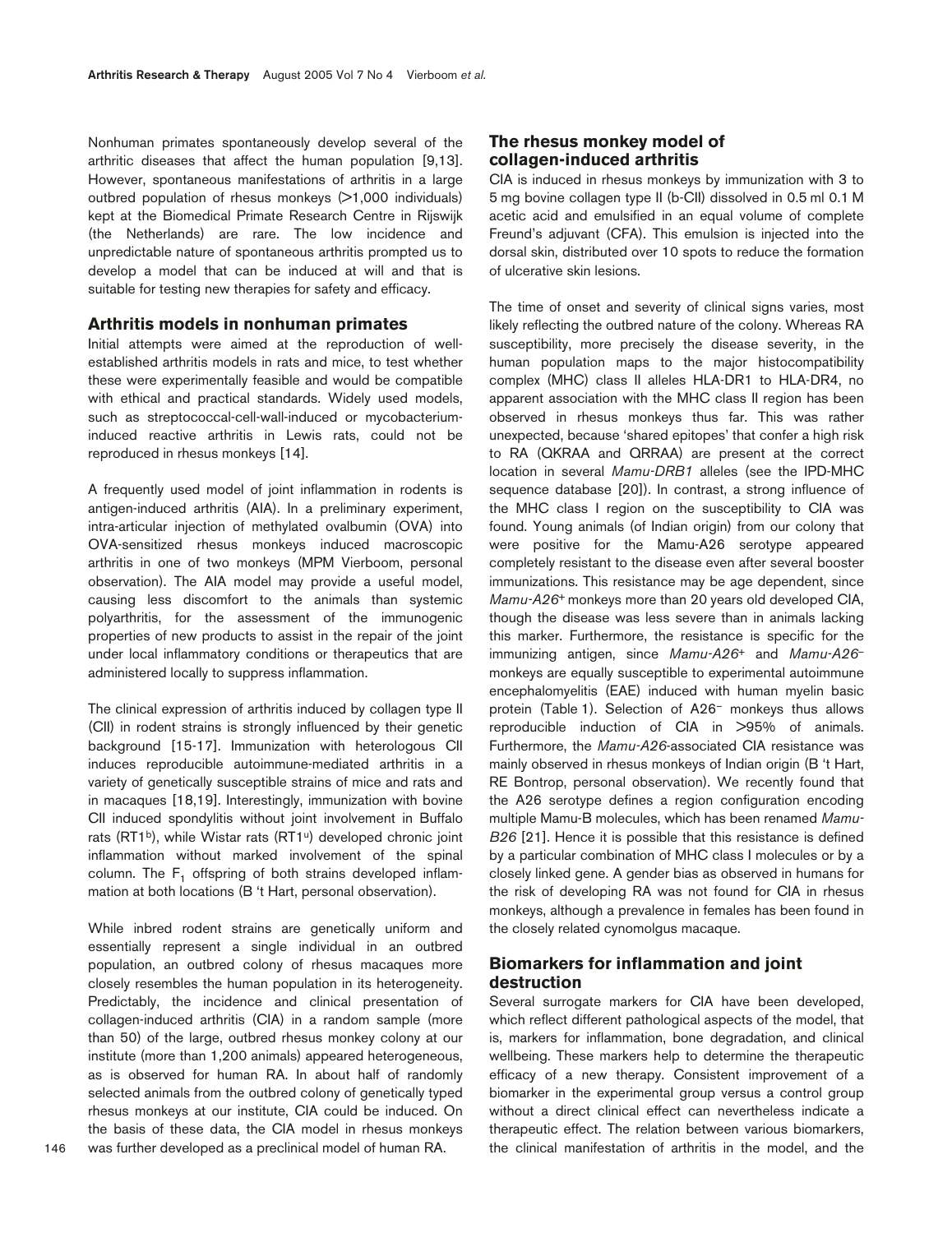#### **Table 1**

**Young Mamu-A26+ rhesus monkeys are sensitive to collageninduced arthritis**

|          | Collagen-induced<br>arthritis |          | Experimental autoimmune<br>encephalomyelitis |          |
|----------|-------------------------------|----------|----------------------------------------------|----------|
| Serotype | Positive                      | Negative | Positive                                     | Negative |
| $A26+$   | 2                             | 9        | 6                                            | 5        |
| $A96-$   | 25                            | з        | 9                                            | З        |
|          | P < 0.0001                    |          | P < 0.31                                     |          |

response to treatment is illustrated by data collected over the past decade.

#### *Serum CRP as a biomarker of CIA severity*

The serum level of C-reactive protein (CRP), an acute-phase protein produced in the liver under conditions of systemic inflammation, is increased in patients with clinically active RA [22]. A low but significant increase of serum CRP concentration can be observed years before the onset of RA symptoms [23]. This protein is a very useful marker of inflammation and a potential biomarker for the antiinflammatory effect of a new therapy, because the half-life remains unchanged under conditions of health and disease. Moreover, the serum CRP concentration directly reflects the intensity of the pathological process. After a small increase of CRP in the first week after CIA induction without clinical signs, a second increase is observed in CIA-sensitive animals, which is more pronounced and precedes the onset of clinical arthritis. In the CIA model, CRP is elevated before macroscopic clinical signs are observed and can be used as an early marker for disease onset. On the basis of the CRP pattern, three types of CIA responders are discerned in an outbred animal group: group I animals  $(n=6)$  are early responders, showing an increase in CRP above an arbitrary threshold of 50 mg/l before day 14. Group II animals  $(n = 12)$ are moderate responders, showing an increase in CRP above 50 mg/l between days 14 and 21. The third group (group III;  $n = 13$ ) are late responders, showing an increase in CRP of more than 50 mg/l between days 21 and 35. The highest peak CRP levels were observed in the early responders (Fig. 1, top panel, squares); the lowest, in the late responders (circles).

### *Body weight as a general disease marker*

Early CIA responders display a rapid weight loss between days 14 and 28 (Fig. 1, panel 2). In early experiments, those monkeys that were not humanely killed at the height of the disease showed, after a disease episode of variable length, a body weight increase that was associated with remission of clinical signs of arthritis, such as pain or apathy. Hence, body weight is a useful objective biomarker of the general disease status.

#### **Figure 1**



Clinical and hematological markers of collagen-induced arthritis. **(Top panel)** Early responders to challenge (group I, square points) demonstrated a sharp and larger increase in C-reactive protein (CRP) than was observed for intermediate and late responders (respectively, group II, triangles; and group III, circles). **(Panel 2)** Animals with an early increase in CRP showed an early weight loss. Group III showed only a minor weight loss after day 28. The hematocrit values **(panel 3)** were decreased during periods of active inflammation, while platelets **(panel 4)** and neutrophils **(panel 5)** were increased Each data point in the graphs represents a mean value for at least 3 animals for group I  $(n=6)$  and 5 animals for groups II and III  $(n=12)$  and  $n=13$ , respectively). Squares, early responders (group I); triangles, intermediate responders (group II); circles, late responders (group III).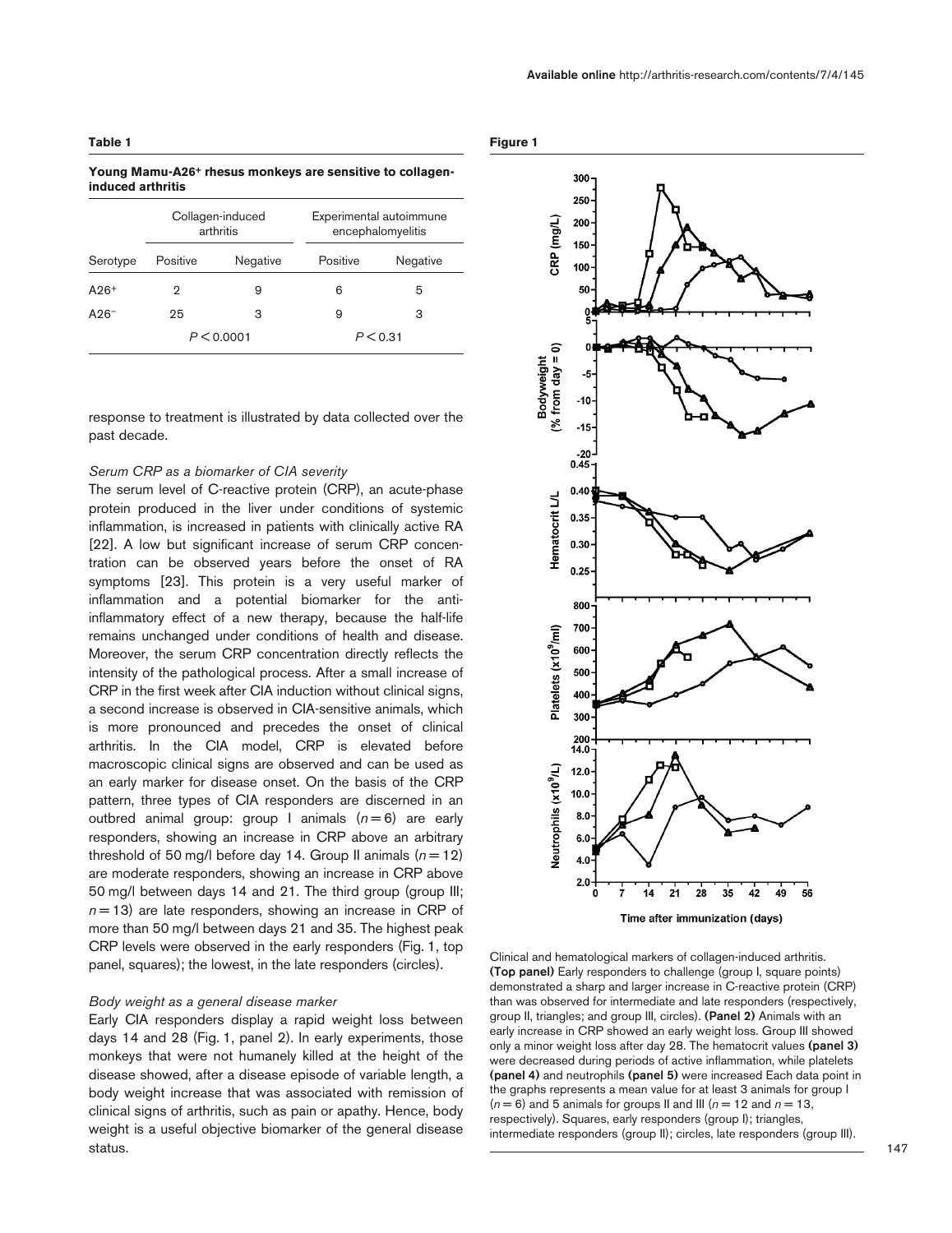### **Hematological and chemical markers of disease**

#### *Neutrophils, platelets, hematocrit*

Once a week, a complete hematological and serological analysis is performed, which provides additional information on the disease status and the general physical condition. An increase of platelets and neutrophils marks episodes of active inflammation (Fig. 1, panels 4,5). Furthermore, active periods of the disease are associated with decreased hematocrit values (Fig. 1, panel 3).

#### *Albumin and alkaline phosphatase alkaline phosphatase*

The production of the serum protein albumin is affected by the induction of acute-phase proteins such as CRP (Fig. 2, top panel). Predictably, serum levels of albumin are found to be decreased during active joint inflammation (Fig. 2, panel 2). Alkaline phosphatase (AP) is a marker for the evaluation of bone metabolism. AP is mainly produced in the liver and by osteoblasts. When liver enzymes are unaltered, changes in AP can be indicative of increased bone metabolism as a consequence of ongoing destructive joint erosion (Fig. 2, panel 3).

# *Urinary excretion rates of collagen cross-links as a biomarker of joint erosion*

Joint tissues contain different quantities of the major crosslinks hydroxylysylpyridinoline (HP) and lysylpyridinoline (LP), which are degradation products of collagen contained in cartilage and bone and are excreted into the urine. Urinary excretion rates of these metabolites can therefore serve as biomarkers of joint destruction. About 95% of the cross-links in the joint cartilage of the rhesus monkey consists of HP (HP/LP ratio = 55), while the HP/LP ratio in bone is 3.8 [24]. As the excretion rate of the cross-link product varies during the day, urine samples for analysis were collected overnight and stored frozen at –20°C. Unhydrolyzed urine samples were used for the measurement of collagen cross-links with reverse-phase high-performance liquid chromatography (HPLC) essentially according to the method of Black and colleagues [25]. Increased excretion rates of HP and LP, expressed relative to creatinine, were observed during the active phase of CIA (Fig. 2, two lower panels). In particular, the excretion rates of HP were associated with CIA severity. A fivefold increase in the HP/Cr ratio relative to baseline values (from about 200 to 1,000) was observed in early responders (group I). The LP excretion rate followed the same course but increased only twofold (from about 45 to 100), suggesting a prominence of cartilage degradation. The HP excretion rate correlated with the number of affected joints per animal in each group. In the early responders, the mean number of affected joints was approximately 26. It was lower, (approximately 16) in group II, and lowest (10) in group III.

# **Immunological evaluation: collagen specific IgM and IgG**

A clear contribution of autoantibodies to the immunopathogenesis of CIA was found in arthritic animals. The resistance to CIA observed in *Mamu-B26* (formerly A26)-

#### **Figure 2**



Serological and urinary markers of collagen-induced arthritis. **(Panel 2)** The serum albumin concentration was negatively correlated with the production of acute-phase proteins such as C-reactive protein (CRP) **(top panel)**. **(Panel 3)** Alkaline phosphatase (AP) is mainly produced by liver and osteoblasts. When liver function is normal, changes in AP can be indicative of bone remodeling processes as a result of bone degradation. **(Panels 4,5)** Increased urinary excretion rates of hydroxylysylpyridinoline (HP) and lysylpyridinoline (LP) crosslink products, expressed relative to creatinine (Cr), were observed during the active phase of the disease. Each data point in the graphs is a mean of at least 3 animals for group  $I(n = 6)$  and 5 animals for groups II and III ( $n = 12$  and  $n = 13$ , respectively). Squares, early responders (group I); triangles, intermediate responders (group II); circles, late responders (group III).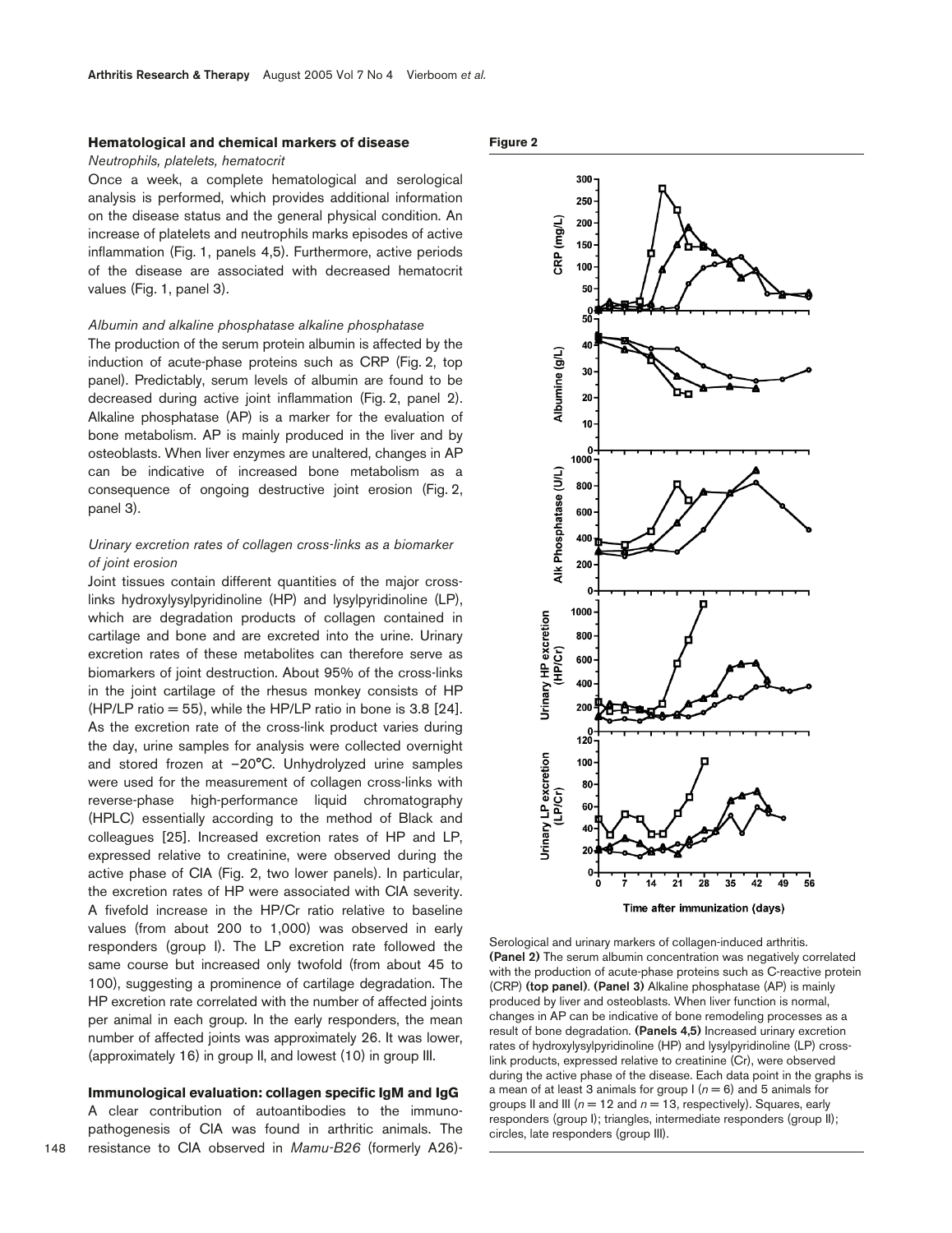positive animals is most likely associated with the failure to produce adequate levels of immunoglobulin (Ig)M antibodies against the immunizing antigen [26,27]. Interestingly, CIAresistant animals mount a normal collagen-specific IgG response, both quantitatively and qualitatively, that is, reactivity profile with epitopes in the CB11 fragment of collagen [28]. Unpublished data indicate that the subclass of anticollagen IgG antibodies in resistant monkeys may resemble human IgG4, which does not efficiently fix complement. As the IgG4-like antibodies bind to the same epitopes as the complement-fixing IgG1/3-like antibodies in CIA-susceptible animals, these IgG4-like antibodies may protect the joint cartilage against opsonization.

# **Histology of CIA-affected joints.**

For routine histology, the patellae of both knee joints and the proximal interphalangal and distal interphalangeal joints of the third digit of the hand and foot were processed and analyzed. Figure 3 shows different phases of the destructive erosion of cartilage and subchondral bone in an arthritic finger joint. We use the pathology grading system published by Pettit and colleagues [29]. This system quantifies the degree of inflammation, bone destruction, and cartilage degradation on an arbitrary scale from 0 to 5.

The arthritic joints of CIA-affected rhesus monkeys display essentially the same histopathological hallmarks as RA joints. In the early phase of active CIA, hyperplasia of the synovium and pannus formation were already observed [30]. These preceded the dramatic destruction of cartilage and bone in advanced CIA (Fig. 3, bottom left).

# **Ethical management**

The ethical management of the rhesus monkey CIA model relies on a semiquantitative clinical scoring system that represents the overall disease status of the animals (Table 2). Clinical signs that were monitored daily are body weight, body temperature, and the amount of pain relief used. Macroscopic signs of inflammation, that is, the number of joints showing softtissue swelling, warmth, and redness, were recorded twice weekly. Medication to minimize the discomfort during the experiment was given at the indication of the institute's veterinarians. Pain relief medication consisted of buprenorphine (Temgesic; an opiate). Ulcerative skin lesions developing at the immunization sites were sprayed daily with disinfectant wound spray (Acederm) to prevent further contamination.

Prophylactic treatment with a promising compound can result in a marked reduction of the clinical score, signifying improved clinical wellbeing, as was recently described for a low-molecular-weight CCR5 antagonist [31].

All these markers can be used to evaluate various aspects of the disease, allowing us to differentiate between diseasemodifying drugs affecting bone degradation or therapies affecting inflammation.

#### **Figure 3**



Histology of a proximal interphalangeal joint, showing phases of the degenerative process in CIA. **(Top left)** A healthy, unaffected joint in a rhesus monkey with collagen-induced arthritis (CIA) shows intact cartilage and no marked activity of the subchondral bone. **(Top right)** Joint destruction starts where the synovium overgrows the cartilage. A hyperplastic synovium resulting in pannus formation produces factors such as cytokines and matrix metalloproteases mediating the destruction of the cartilage. **(Bottom left)** In the late phase of the disease, cartilage can be completely eroded and also the underlying bone can be seriously damaged.

# **Pathogenic mechanisms in CIA**

The variety of intervention studies performed in the past decade have provided insight into the pathogenic mechanisms operating in the rhesus monkey CIA model. As proposed for RA by Choy and Panayi [1], we like to distinguish three phases in the etiopathogenesis of the CIA model (Fig. 4).

# **Synovitis**

As in RA, a hyperplastic synovium staining positively for CD3+ and CD68+ infiltrated cells can be found in joints lacking macroscopic signs of arthritis [30]. When the hyperplastic synovium is removed — for example, by intraarticular injection of thymidine-kinase-expressing adenovirus followed by gancyclovir infusion  $-$  joint inflammation is abolished [32]. This finding illustrates that similar to RA, CIA probably starts with synovitis.

# **Leukocyte infiltration**

Histological analysis of arthritic joints has revealed the presence of several leukocyte subsets, such as T cells, B cells, macrophages, and neutrophils. Lymphocyte migration to the site of inflammation is directed by chemokines. Effector T helper type 1 (Th1) cells expressing chemokine receptors CCR5 and CXCR3 have been found enriched in synovial joints of RA patients. Ligands for both chemokine receptors are elevated in inflamed synovial tissue and synovial fluid [33- 35]. A low-molecular-weight CCR5 antagonist that prevents the binding of its ligand, and hence the migration of these destructive T cells, was tested in the CIA model of rhesus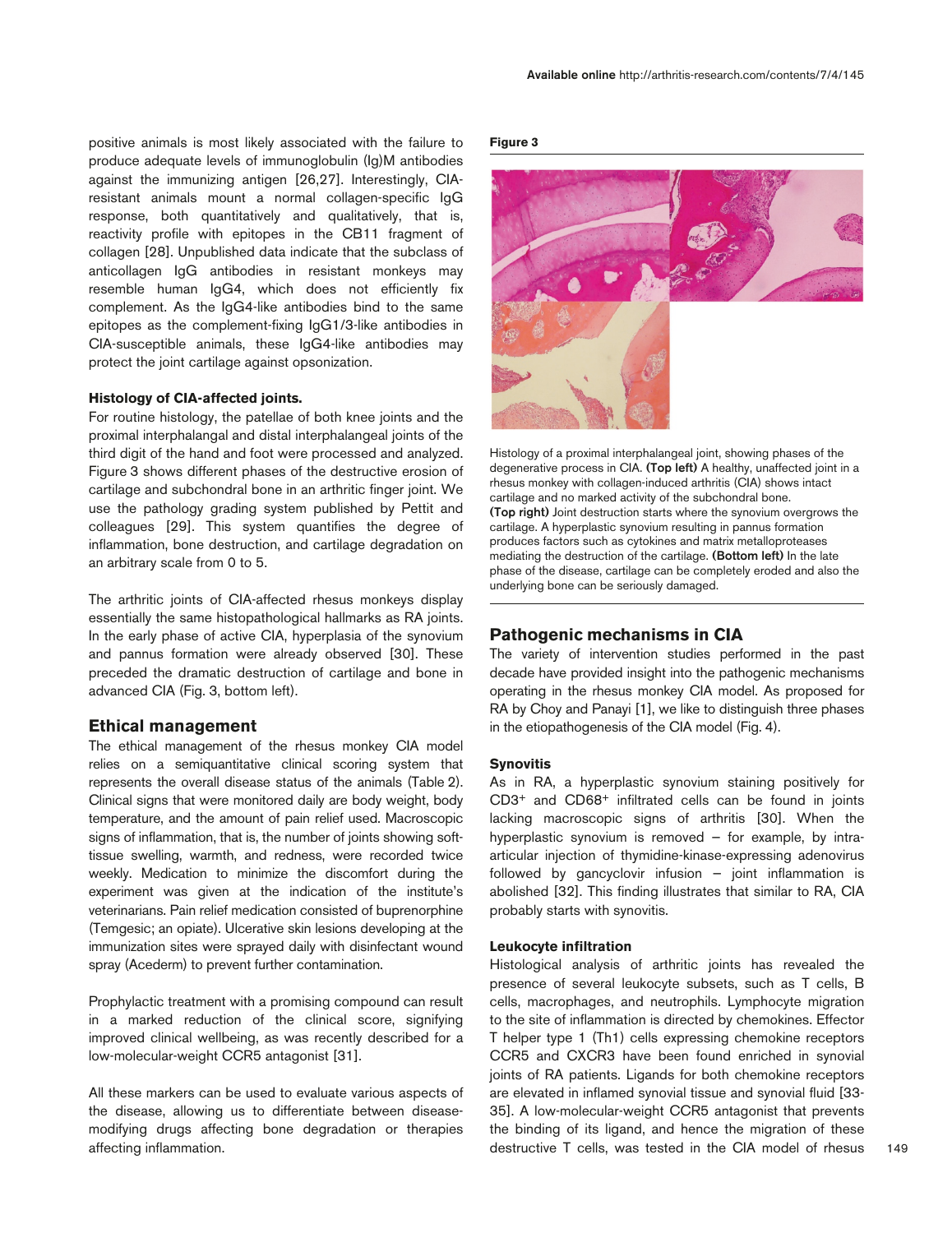#### **Table 2**

| Disease score  | Characteristics                                                               | Monitoring                                  | Maximal duration <sup>a</sup> |
|----------------|-------------------------------------------------------------------------------|---------------------------------------------|-------------------------------|
| $\Omega$       | No disease symptoms                                                           | Daily                                       | Length of experiment          |
| 0.5            | Fever $(>0.5^{\circ}C)$                                                       | $2 \times$ per week                         | 12 weeks                      |
|                | Apathy; lessened mobility; loss of appetite                                   | Daily                                       | 10 weeks                      |
| $\overline{2}$ | Weight loss; warm extremities <sup>b</sup> ; treatable pain without STS       | $2 \times$ per week <sup>c</sup> , or daily | 6 weeks                       |
| 3              | Redness of joints (with STS) <sup>b</sup> ; normal flexibility of extremities | $2 \times$ per week                         | 4 weeks                       |
| $\overline{4}$ | Severe STS of joints (plus redness); joint stiffness <sup>b</sup>             | $2 \times$ per week                         | 2 weeks                       |
| 5              | Untreatable pain; immobility of joints <sup>b</sup> ; weight loss >25%        | $2 \times$ per week <sup>c</sup> , or daily | 18 hours                      |

#### **Scheme for clinical and ethical management of rhesus monkeys with collagen-induced arthritis**

aThe duration of discomfort is calculated cumulatively. <sup>b</sup>Can be assessed only in the sedated monkey and therefore cannot be done more than twice a week for ethical reasons. For characteristics requiring sedation. STS, soft-tissue swelling.

#### **Figure 4**



Schematic presentation of immune factors in the arthritic process. **(a)** A healthy joint. The histology of a healthy rhesus monkey diarthrodial joint resembles that of humans, namely, a thin synovium lining the synovial cavity and a rather thick layer of hyaline cartilage covering the articular bone. No marked activity of the bone marrow is observed. **(b)** The early phase of collagen-induced arthritis (CIA). Synovitis with marked infiltration of T lymphocytes and macrophages is already present in clinically unaffected joints. **(c)** The late phase of CIA. We have little information about this stage of the disease, because monkeys are usually killed earlier, for welfare reasons.

monkeys. Prophylactic treatment with this compound resulted in diminished severity of disease compared with that in nontreated controls [31] and in better control of several disease markers, such as serum levels of CRP and body weight (Fig. 5a,b), serum albumin and alkaline phosphatase (Fig. 5c,d), and the urinary excretion rates of the collagen cross-link products HP and LP (Fig. 5e,f).

# *T cells*

The role of T cells in the onset of CIA in rhesus monkeys was shown in two separate studies. Early treatment with ciclosporin A, a strong inhibitor of T-cell immunity, prevented the development of CIA [36]. However, treatment of animals during clinically active CIA had no effect on the disease. In a separate study we showed a beneficial effect of daclizumab, a humanized antibody directed against the Tac antigen on the IL-2 receptor  $\alpha$  chain [37]. Both studies underline that T cells present in the early inflammatory synovium play an important role in the onset of arthritis. The poor proliferative response of rhesus monkey blood mononuclear cells to CII has hampered the generation of stable cell lines. Hence, the precise specificity analysis and MHC restriction of cellular autoimmune mechanisms could not be systematically evaluated.

# *Neutrophils*

Activated neutrophils produce highly toxic reactive oxygen species that destroy tissue inhibitors of metalloproteases (TIMPs) and thus make the joint more vulnerable to metalloproteases [38]. Interestingly, early treatment of CIAaffected rats via the drinking water with the oxidative-burst antagonist apocynin protects against the arthritis but leaves T-cell (delayed-type hypersensitivity; DTH) or B-cell functions (serum antibodies) intact [39].

# *Autoantibodies*

A newly emerging target of therapy is the B cell, for example using rituximab, a depleting antibody directed against CD20. Initially used for the treatment of B-cell lymphomas, this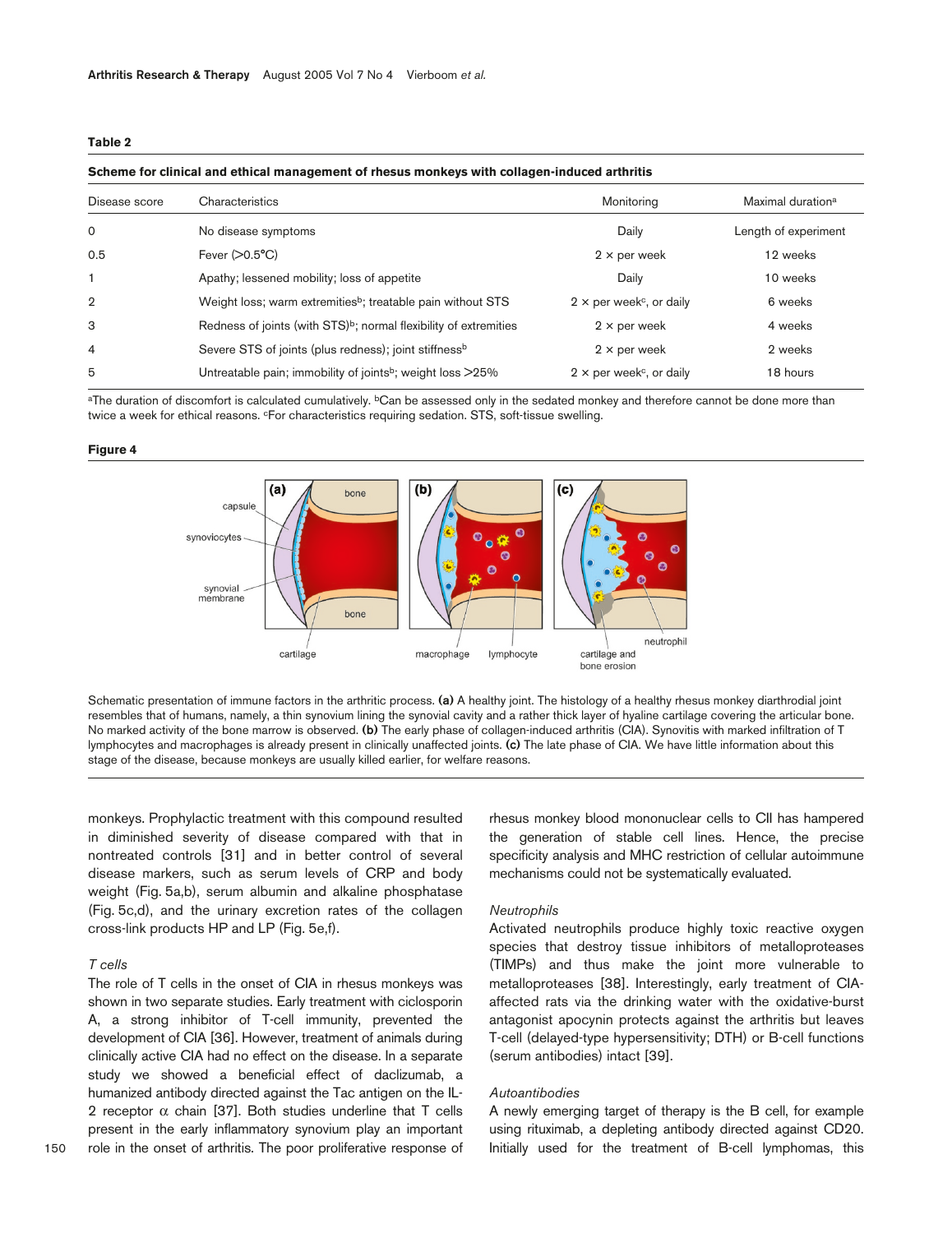

Effect of a CCR5 antagonist on clinical, inflammatory, and bone remodeling processes of collagen-induced arthritis (CIA). CIA was induced in 10 susceptible rhesus monkeys. One group of five animals received prophylactic treatment with the low-molecular-weight CCR5 antagonist SCH-X twice daily for 45 days by intramuscular injection, while a second group of five animals received saline solution for the same period. Treatment was started on the day of CIA induction. Results are expressed as the mean maximum change (± standard deviation), which was deduced from the highest measured increase or decrease of the depicted parameter relative to the start of treatment. The figure shows a significant effect (Student's *t*-test; *P <* 0.05) of SCH-X treatment on serum levels of C-reactive protein (CRP) **(a)**, albumin **(c)**, and alkaline phosphatase (AP) **(d)**, as well as the excretion rates of hydroxylysylpyridinoline (HP) **(e)** and lysylpyridinoline (LP) **(f)**. The effect on body weight **(b)** was not statistically significant. Histology confirmed the lower-joint destruction in the group treated with SCH-X (see ref [31]).

antibody has now proven effective in the treatment of RA [40]. That collagen-specific antibodies, in particular those of the IgM isotype, have a pivotal role in the rhesus monkey model of CIA appears from two findings. The absence of anti-CII IgM production in CIA-resistant monkeys is highly suggestive of a causal link [27]. This is supported by the observation that monkeys and rats presensitized with CII, in which conformational B-cell epitopes had been destroyed by heating, are protected against CIA [41]. Control animals, which had been presensitized with albumin and subsequently immunized with native CII in CFA, developed CIA and produced normal anti-CII IgM and IgG antibody levels. However, the protected animals failed to produce IgM antibodies, but produced normal levels of anti-CII IgG antibodies.

The fine specificity of anti-CII IgG was determined by analyzing the reactivity of immune sera from CIA-susceptible

and resistant monkeys with synthetic peptides based on the CB11 fragment of bovine CII [28]. Sera from both groups reacted with the same peptides, including peptide 260–273, which contains a dominant T-cell epitope in murine CIA.

How can the role of IgM antibodies be explained? Most binding sites of anti-CII antibodies on the surface of intact human articular cartilage are protected by proteinaceous material from the synovial fluid. This layer can be removed by neutrophil elastase digestion. We believe that the CII epitope density on the intact cartilage surface is too low for classicalroute complement fixation by bound anti-CII IgG antibodies. However, surface binding with one of the five available antigen-binding sites of an anti-CII IgM molecule is sufficient for complement fixation, and neutrophil binding via Fc receptor and/or C3 receptor can take place. Erosion of the cartilage surface under the influence of neutrophil elastase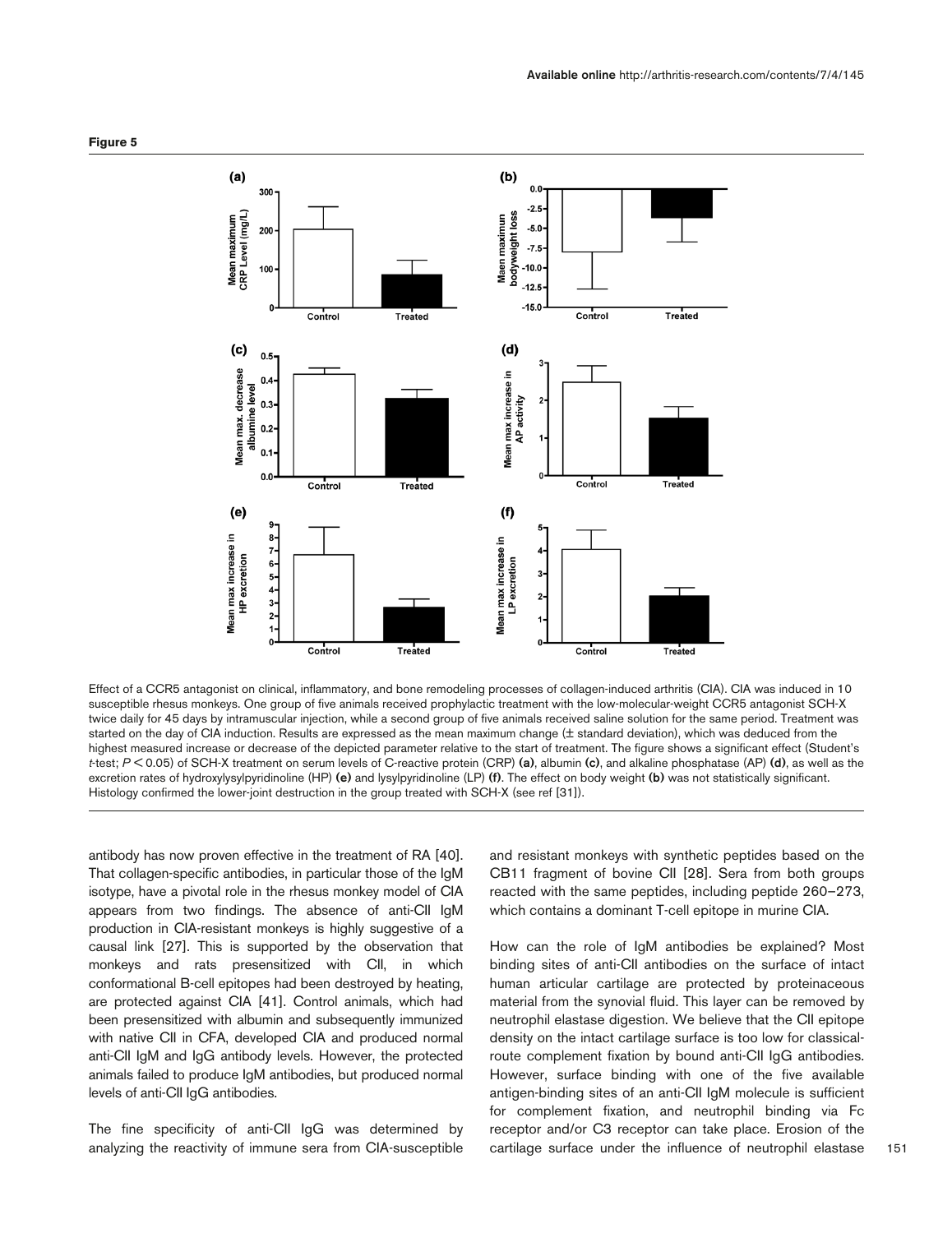enhances the exposure of antibody-binding sites on collagen and other cartilage antigens. It can thus be envisaged that IgG antibodies can enhance inflammation and degradation of an already affected joint [42,43].

# *Interferon* β

The current state-of-the-art biological treatment in RA is with inhibitors of proinflammatory cytokines such as  $TNF-\alpha$  and IL-1. We have not directly tested antagonists of these cytokines in the model, as treatments that have already been approved for use in patients are usually not tested in nonhuman primates. However, we have tested mammaliancell-derived IFN-β. This interferon inhibits the production or the effects of proinflammatory cytokines such as IL-12. It also inhibits the secretion of TNF- $\alpha$  and exerts a variety of immunomodulatory effects, which underlie the therapeutic benefit in multiple sclerosis [44].

We have tested recombinant human IFN-β (REBIF®, Ares-Serono, Geneva, Switzerland) as a treatment for CIA in four rhesus monkeys. At the tested dose of  $10<sup>7</sup>$  units per day administered via subcutaneous injection during one week, the cytokine showed a clear beneficial effect on clinically manifest arthritis in two monkeys and abolished arthritis in one monkey [45]. A clinical trial in RA patients of fibroblastderived IFN-β (Frone®, Ares-Serono) combined with methotrexate failed to reproduce the promising effects of IFNβ observed in the monkeys [46], but negative interaction of the two medications cannot be excluded.

# **Towards a treatment for chronic inflammation**

In the later stages of the disease, the cartilage is severely damaged, requiring repair of the damage for restoration of function. A possible strategy to treat this condition is the introduction of a matrix that provides a scaffold for chondrocytes and that stimulates the regeneration of the cartilage. The main obstacle will be the introduction of such a matrix under inflammatory and destructive conditions. Conceptually, the regenerating substrate not only provides a scaffold for rebuilding the cartilage but also provides immunomodulatory signals that help to restore homeostatic mechanisms maintaining tolerance to joint antigens. Implantation of a tolerogenic collagen matrix, for example, would obviate the need for further immunosuppressive regimens.

A still-unresolved question is why the inflammation in RA is chronic. We have postulated a model in which the dendritic cell (DC) plays a pivotal role in governing the response to released self-antigens. The reasoning is that DC maturation is regulated by the interaction of C-type lectin receptors (CLRs), binding glycan epitopes on self-antigens and pathogens, and Toll-like receptors (TLRs), which recognize conserved molecular patterns on pathogens [47]. This notion has led to the Yin–Yang hypothesis for the regulation of autoimmunity and tolerance by DCs [48]. In the concept, testable hypotheses were formulated for the maintenance of

tolerance to self-antigens in a resting immune system and the induction of reactive or chronic inflammation by infection. The three depicted paradigms mentioned below describe extreme situations. In clinical reality, subtle variants may occur.

One paradigm, the tolerance paradigm, postulates that in a resting immune system, immature DCs present in lymhoid organs, and their equivalents in the joint, such as the type A synovial lining cells, continuously sample glycoproteins released from the normal tissue turnover via their CLRs. When presented in the absence of DC maturation signals, T cells recognizing the presented glycoproteins attain a regulatory function. By this mechanism, the nonresponsiveness of the immune system is maintained. This mechanism may explain why a pig collagen matrix implanted into the knee joint of a healthy rhesus monkey does not evoke anticollagen autoimmunity (our own unpublished observations). In addition, the robust tolerance that is induced when rhesus monkeys are pretreated with attenuated collagen in incomplete adjuvant  $-$  that is, in the absence of a TLR ligand  $$ may be explained by this model. Interestingly, the observation that rats injected with T cells from rats immunized with attenuated CII produced lower anti-CII antibody levels suggests a regulatory function of the transferred cells [41].

The infection paradigm postulates that disturbance of the CLR/TLR balance by a viral or bacterial infection induces DC maturation. Consequently, self-antigens sampled by the DCs will be presented in the context of costimulatory signals expressed by mature DCs and induce Th1 cell activation. Immunohistochemical analysis of the arthritic joints of RA patients reveals that high quantities of the TLR2/Nod1,2 ligand peptidoglycan are present in the arthritic joint [49]. Peptidoglycan is arthritogenic by itself in susceptible rodent strains and can enhance a specific autoimmune reaction to central nervous system myelin, giving rise to monophasic autoimmune encephalomyelitis [50]. Importantly, when the TLR stimulus is cleared, the CLR/TLR balance is restored, and tolerance can be restored by the induction of regulatory T cells (Treg) specific for joint components. This paradigm could explain why in monkeys that have recovered from CIA it is almost impossible to induce exacerbation of the arthritis by a second immunization with bovine collagen type II [26,51].

Another paradigm is that of altered glycosylation. Glycosylation is the most important post-translational modification of secreted proteins, which are expressed on the cell membrane or part of the extracellular matrix. Glycosylation of selfglycoproteins is not constant, but varies with time (ageing) and place (organ-specific glycosylation). Moreover, the normal glycosylation patterns can change under pathological conditions that cause stress to cells, such as infection, or on exposure to certain hormones or cytokines [52,53]. The disturbance of the normal glycosylation under these conditions may affect the restoration of the delicate CLR/TLR balance after clearance of the TLR ligand and thus impair remission of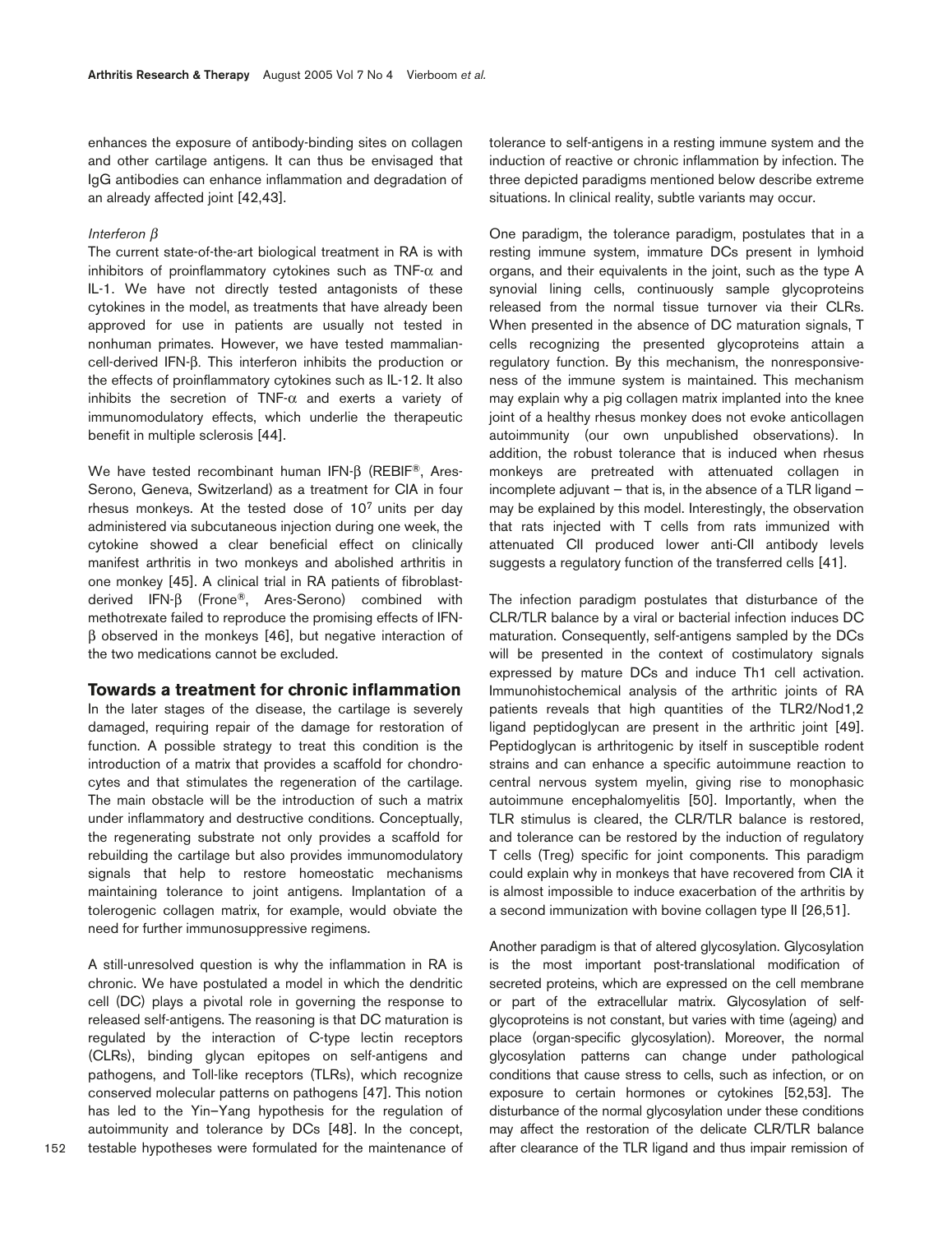the inflammation. RA is one of the clinical disorders in which abnormal glycosylation of self-antigen (agalactosyl IgG) has been suggested as a cause of autoimmunity [54]. It was shown in a mouse CIA model that the arthritogenic and tolerogenic capacity of CII depends on the glycosylation of the immunizing autoantigen. We hypothesize that the disturbed glycosylation may not be confined to IgG but may also affect other selfantigens in the joint, such as CII.

### **Future perspectives**

CIA in rhesus monkeys is a very useful preclinical model of human arthritis, but it is suboptimal in a number of respects. First, the arthritis can be very severe. In addition, the large size of the monkeys, which weigh 6 to 10 kg at adulthood, is an advantage for blood collection or invasive techniques (arthroscopy). However, this implies that large amounts of test compound are required to observe a clinical effect. Another disadvantage of using CIA in rhesus monkeys is the aggressive nature of these monkeys, which usually have to be sedated for each handling, limiting the frequency of experimental interventions. Moreover, the model is usually monophasic, although in some cases exacerbation could be induced by booster immunization [26]. Finally, because of the high susceptibility to mycobacterial components of adjuvant, rhesus monkeys develop severe ulcerating skin lesions where the CII/CFA inoculum is injected.

We have encountered similar phenomena with the rhesus monkey EAE model, which was developed as a model of multiple sclerosis [37]. To overcome this problem, we have developed an EAE model in a New World nonhuman primate species, the common marmoset [55]. This is a small animal (weighing approximately 400 g), which is ideal for efficacy testing in an early development phase of a new drug, when only limited amounts of the compound are available. The new EAE model appeard to lack all the negative aspects of the rhesus monkey EAE models and to represent the human disease multiple sclerosis much better. A unique aspect of marmosets is that they normally give birth to nonidentical twins or triplets, which, because they share the placental bloodstream, are complete and stable bone marrow chimeras. The resulting allo-tolerance between twins allows the exchange of cells and tissues without rejection. We expect that the same differences observed for the EAE models also hold true in CIA and have started to explore the susceptibility of marmosets to arthritis induction with bovine collagen type II. Whether the success of the marmoset model for multiple sclerosis can be reproduced in RA will become clear in the coming years.

# **Competing interests**

The author(s) declare that they have no competing interests.

# **Acknowledgements**

We would like to thank the long list of collaborators and funding bodies that have contributed to the development of the rhesus monkey CIA model and Mr Henk Westbroek for the artwork. We appreciate the helpful criticism by Dr Sandra Amor during the preparation of this manuscript.

#### **References**

- 1. Choy EH, Panayi GS: **Cytokine pathways and joint inflammation in rheumatoid arthritis.** *N Engl J Med* 2001, **344:**907-916.
- 2. Lee DM, Weinblatt ME: **Rheumatoid arthritis.** *Lancet* 2001, **358:** 903-911.
- 3. Mestas J, Hughes CC: **Of mice and not men: differences between mouse and human immunology.** *J Immunol* 2004, **172:**2731-2738.
- 4. 't Hart B, Amor S, Jonker M: **Evaluating the validity of animal models for research into therapies for immune-based disorders.** *Drug Discov Today* 2004, **9:**517-524.
- 5. Bontrop RE: **Non-human primates: essential partners in biomedical research.** *Immunol Rev* 2001, **183**:5-9.
- 6. Sachs DH: **Tolerance: Of mice and men.** *J Clin Invest* 2003, **111:**1819-1821.
- 7. 't Hart BA, Elferink DG, Drijfhout JW, Storm G, van Blooijs L, Bontrop RE, de Vries RR: **Liposome-mediated peptide loading of MHC-DR molecules in vivo.** *FEBS Lett* 1997, **409:**91-95.
- 8. Geluk A, Elferink DG, Slierendregt BL, van Meijgaarden KE, de Vries RR, Ottenhoff TH, Bontrop RE: **Evolutionary conservation of major histocompatibility complex-DR/peptide/T cell interactions in primates.** *J Exp Med* 1993, **177:**979-987.
- 9. 't Hart BA, Losen M, Brok HPM, de Baets MH: **Chronic diseases.** In *The Laboratory Primate.* Edited by Wolfe-Coote SP. Amsterdam: Elsevier Science; in press.
- 10. Bontrop RE, Elferink DG, Otting N, Jonker M, de Vries RR: **Major histocompatibility complex class II-restricted antigen presentation across a species barrier: conservation of restriction determinants in evolution.** *J Exp Med* 1990, **172:**53-59.
- 11. Bontrop RE, Otting N, de Groot NG, Doxiadis GG: **Major histocompatibility complex class II polymorphisms in primates.** *Immunol Rev* 1999, **167**:339-350.
- 12. Roth GS, Mattison JA, Ottinger MA, Chachich ME, Lane MA, Ingram DK: **Aging in rhesus monkeys: relevance to human health interventions.** *Science* 2004, **305:**1423-1426.
- 13. 't Hart BA, Vervoordeldonk M, Heeney JL, Tak PP: **Gene therapy in nonhuman primate models of human autoimmune disease.** *Gene Therapy* 2003, **10:**890-901.
- 14. Bakker NP, van Erck MG, Zurcher C, Faaber P, Lemmens A, Hazenberg M, Bontrop RE, Jonker M: **Experimental immune mediated arthritis in rhesus monkeys. A model for human rheumatoid arthritis?** *Rheumatol Int* 1990, **10:**21-29.
- 15. Holmdahl R: **Genetics of susceptibility to chronic experimental encephalomyelitis and arthritis.** *Curr Opin Immunol* 1998, **10:** 710-717.
- 16. Holmdahl R: **Dissection of the genetic complexity of arthritis using animal models.** *J Autoimmun* 2003, **21:**99-103.
- 17. Holmdahl R, Andersson ME, Goldschmidt TJ, Jansson L, Karlsson M, Malmstrom V, Mo J: **Collagen induced arthritis as an experimental model for rheumatoid arthritis. Immunogenetics, pathogenesis and autoimmunity.** *APMIS* 1989, **97:**575-584.
- 18. Cremer MA, Townes AS, Kang AH: **Collagen-induced arthritis in rodents. A review of clinical, histological and immunological features.** *Ryumachi* 1984, **24:**45-56.
- 19. Yoo TJ, Kim SY, Stuart JM, Floyd RA, Olson GA, Cremer MA, Kang AH: **Induction of arthritis in monkeys by immunization with type II collagen.** *J Exp Med* 1988, **168:**777-782.
- 20. **Immuno Polymorphism Database, Non-Human Major Histo-Complex** [http://www.ebi.ac.uk/ipd/mhc/nhp/ align.html]
- 21. Otting N, Heijmans CM, Noort RC, de Groot NG, Doxiadis GG, van Rood JJ, Watkins DI, Bontrop RE: **Unparalleled complexity of the MHC class I region in rhesus macaques.** *Proc Natl Acad Sci USA* 2005, **102:**1626-1631.
- 22. Wollheim FA: **Markers of disease in rheumatoid arthritis.** *Curr Opin Rheumatol* 2000, **12:**200-204.
- 23. Nielen MM, van Schaardenburg D, Reesink HW, Twisk JW, van de Stadt RJ, van der Horst-Bruinsma IE, de Gast T, Habibuw MR, Vandenbroucke JP, Dijkmans BA: **Increased levels of C-reactive protein in serum from blood donors before the onset of rheumatoid arthritis.** *Arthritis Rheum* 2004, **50:**2423-2427.
- 24. 't Hart BA, Bank RA, De Roos JA, Brok H, Jonker M, Theuns HM, Hakimi J, Te Koppele JM: **Collagen-induced arthritis in rhesus monkeys: evaluation of markers for inflammation and joint degradation.** *Br J Rheumatol* 1998, **37:**314-323.
- 25. Black D, Duncan A, Robins SP: **Quantitative analysis of the pyridinium crosslinks of collagen in urine using ion-paired**